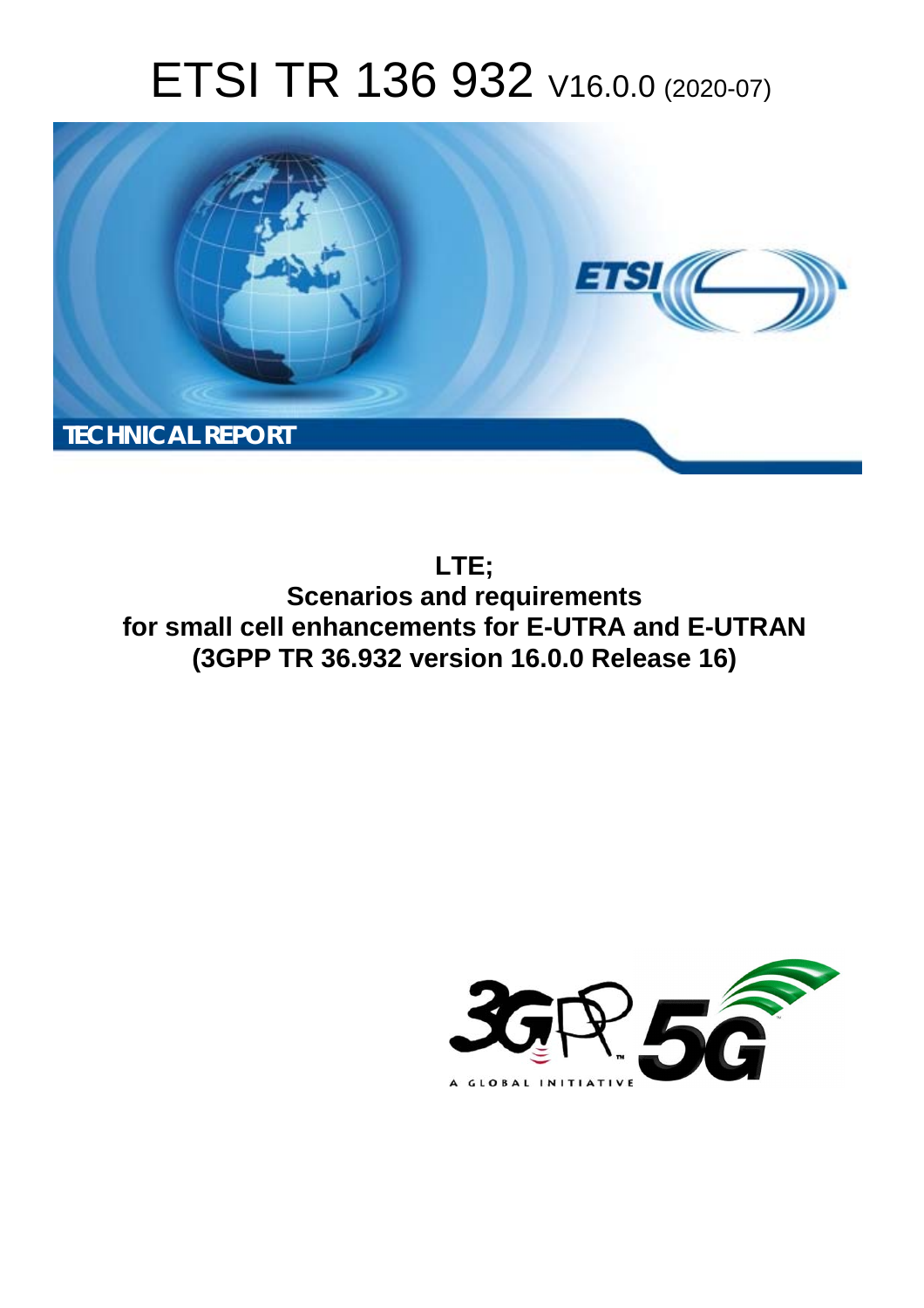Reference RTR/TSGR-0036932vg00

Keywords

LTE

#### *ETSI*

#### 650 Route des Lucioles F-06921 Sophia Antipolis Cedex - FRANCE

Tel.: +33 4 92 94 42 00 Fax: +33 4 93 65 47 16

Siret N° 348 623 562 00017 - NAF 742 C Association à but non lucratif enregistrée à la Sous-Préfecture de Grasse (06) N° 7803/88

#### *Important notice*

The present document can be downloaded from: <http://www.etsi.org/standards-search>

The present document may be made available in electronic versions and/or in print. The content of any electronic and/or print versions of the present document shall not be modified without the prior written authorization of ETSI. In case of any existing or perceived difference in contents between such versions and/or in print, the prevailing version of an ETSI deliverable is the one made publicly available in PDF format at [www.etsi.org/deliver](http://www.etsi.org/deliver).

Users of the present document should be aware that the document may be subject to revision or change of status. Information on the current status of this and other ETSI documents is available at <https://portal.etsi.org/TB/ETSIDeliverableStatus.aspx>

If you find errors in the present document, please send your comment to one of the following services: <https://portal.etsi.org/People/CommiteeSupportStaff.aspx>

#### *Copyright Notification*

No part may be reproduced or utilized in any form or by any means, electronic or mechanical, including photocopying and microfilm except as authorized by written permission of ETSI. The content of the PDF version shall not be modified without the written authorization of ETSI. The copyright and the foregoing restriction extend to reproduction in all media.

> © ETSI 2020. All rights reserved.

**DECT™**, **PLUGTESTS™**, **UMTS™** and the ETSI logo are trademarks of ETSI registered for the benefit of its Members. **3GPP™** and **LTE™** are trademarks of ETSI registered for the benefit of its Members and of the 3GPP Organizational Partners. **oneM2M™** logo is a trademark of ETSI registered for the benefit of its Members and of the oneM2M Partners. **GSM®** and the GSM logo are trademarks registered and owned by the GSM Association.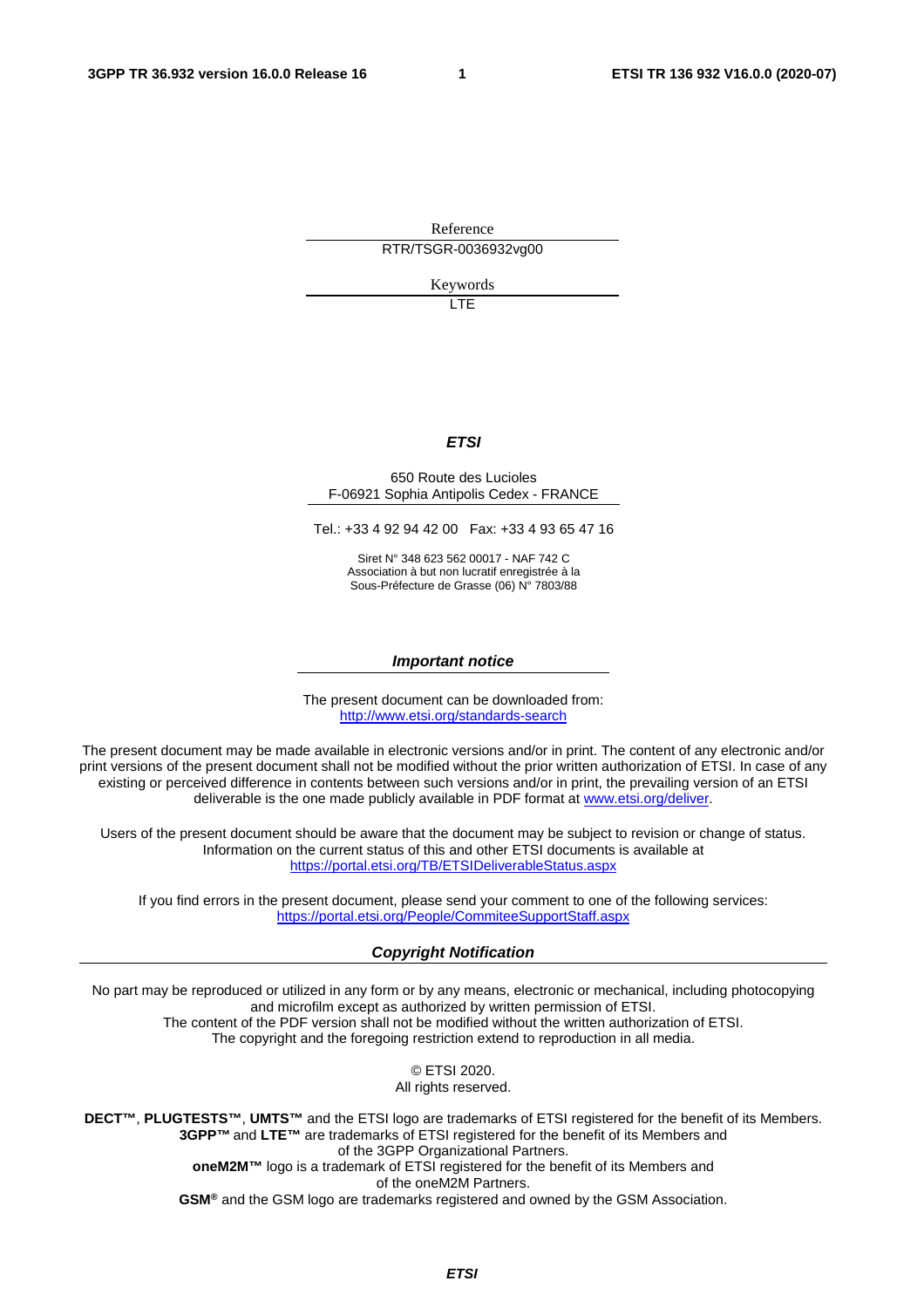### <span id="page-2-0"></span>Intellectual Property Rights

#### Essential patents

IPRs essential or potentially essential to normative deliverables may have been declared to ETSI. The information pertaining to these essential IPRs, if any, is publicly available for **ETSI members and non-members**, and can be found in ETSI SR 000 314: *"Intellectual Property Rights (IPRs); Essential, or potentially Essential, IPRs notified to ETSI in respect of ETSI standards"*, which is available from the ETSI Secretariat. Latest updates are available on the ETSI Web server ([https://ipr.etsi.org/\)](https://ipr.etsi.org/).

Pursuant to the ETSI IPR Policy, no investigation, including IPR searches, has been carried out by ETSI. No guarantee can be given as to the existence of other IPRs not referenced in ETSI SR 000 314 (or the updates on the ETSI Web server) which are, or may be, or may become, essential to the present document.

#### **Trademarks**

The present document may include trademarks and/or tradenames which are asserted and/or registered by their owners. ETSI claims no ownership of these except for any which are indicated as being the property of ETSI, and conveys no right to use or reproduce any trademark and/or tradename. Mention of those trademarks in the present document does not constitute an endorsement by ETSI of products, services or organizations associated with those trademarks.

### Legal Notice

This Technical Report (TR) has been produced by ETSI 3rd Generation Partnership Project (3GPP).

The present document may refer to technical specifications or reports using their 3GPP identities. These shall be interpreted as being references to the corresponding ETSI deliverables.

The cross reference between 3GPP and ETSI identities can be found under<http://webapp.etsi.org/key/queryform.asp>.

### Modal verbs terminology

In the present document "**should**", "**should not**", "**may**", "**need not**", "**will**", "**will not**", "**can**" and "**cannot**" are to be interpreted as described in clause 3.2 of the [ETSI Drafting Rules](https://portal.etsi.org/Services/editHelp!/Howtostart/ETSIDraftingRules.aspx) (Verbal forms for the expression of provisions).

"**must**" and "**must not**" are **NOT** allowed in ETSI deliverables except when used in direct citation.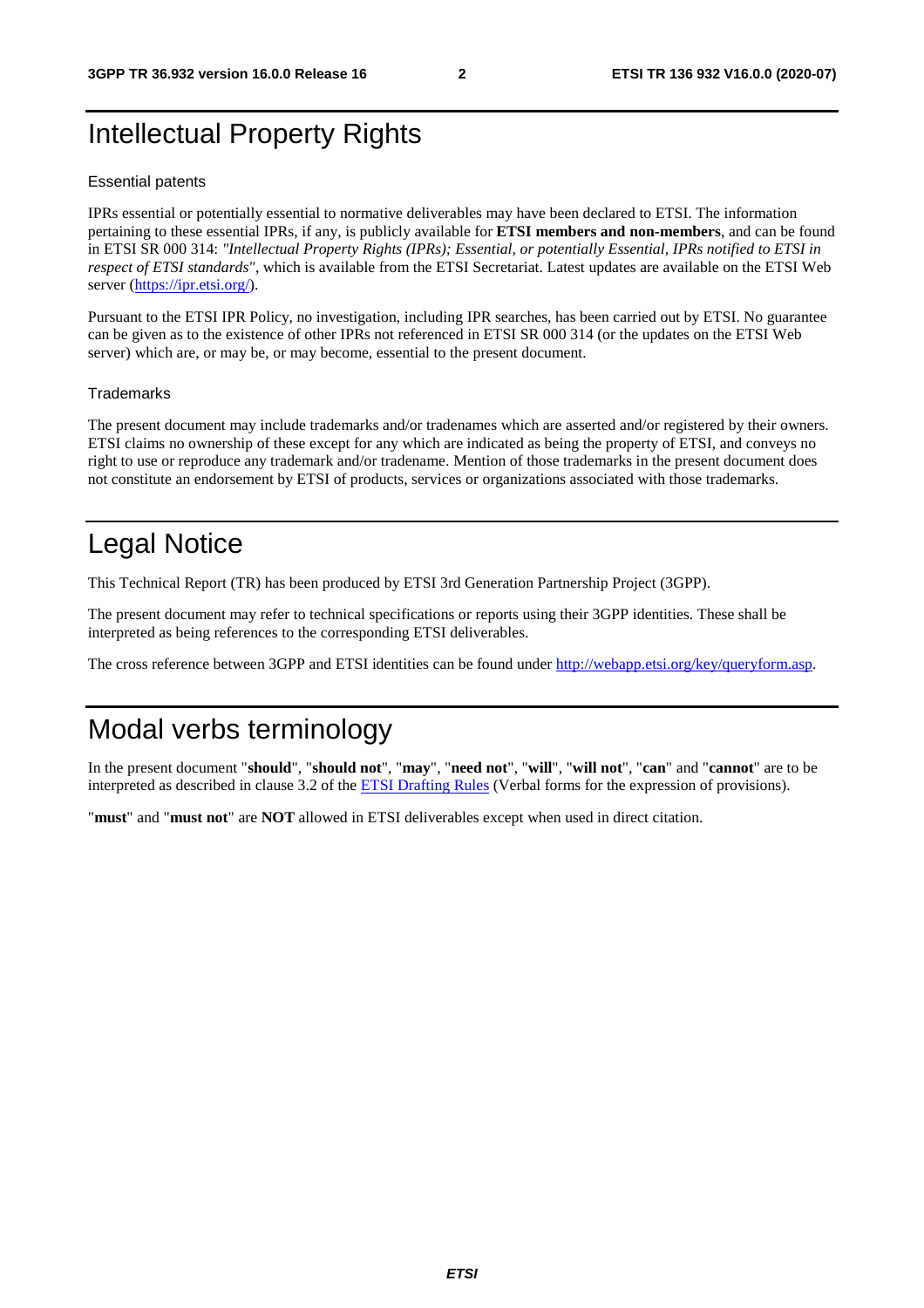ETSI TR 136 932 V16.0.0 (2020-07)

## Contents

| 1                                                                                                         |  |  |  |  |  |  |
|-----------------------------------------------------------------------------------------------------------|--|--|--|--|--|--|
| $\overline{2}$                                                                                            |  |  |  |  |  |  |
| 3<br>3.1<br>3.2                                                                                           |  |  |  |  |  |  |
| 3.3                                                                                                       |  |  |  |  |  |  |
| 4                                                                                                         |  |  |  |  |  |  |
| 5                                                                                                         |  |  |  |  |  |  |
| 6<br>6.1<br>6.1.1<br>6.1.2<br>6.1.3<br>6.1.4<br>6.1.5<br>6.2<br>6.3<br>6.4<br>7<br>7.1<br>7.2<br>7.3<br>8 |  |  |  |  |  |  |
| 8.1<br>8.2<br>8.3                                                                                         |  |  |  |  |  |  |
| 9<br>9.1<br>9.2<br>9.3<br>9.4                                                                             |  |  |  |  |  |  |
| Annex A:                                                                                                  |  |  |  |  |  |  |
|                                                                                                           |  |  |  |  |  |  |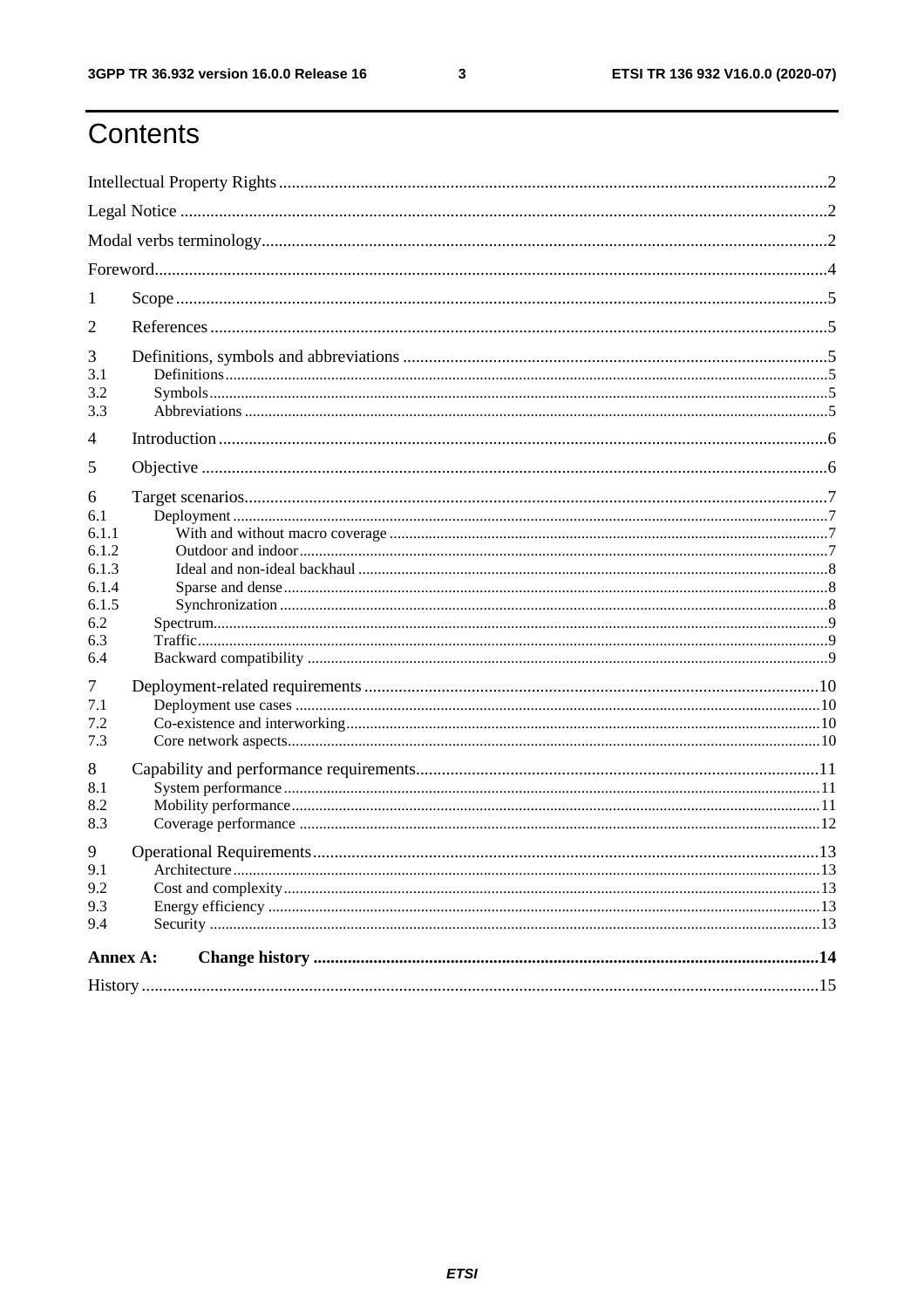## <span id="page-4-0"></span>Foreword

This Technical Report has been produced by the 3<sup>rd</sup> Generation Partnership Project (3GPP).

The contents of the present document are subject to continuing work within the TSG and may change following formal TSG approval. Should the TSG modify the contents of the present document, it will be re-released by the TSG with an identifying change of release date and an increase in version number as follows:

Version x.y.z

where:

- x the first digit:
	- 1 presented to TSG for information;
	- 2 presented to TSG for approval;
	- 3 or greater indicates TSG approved document under change control.
- y the second digit is incremented for all changes of substance, i.e. technical enhancements, corrections, updates, etc.
- z the third digit is incremented when editorial only changes have been incorporated in the document.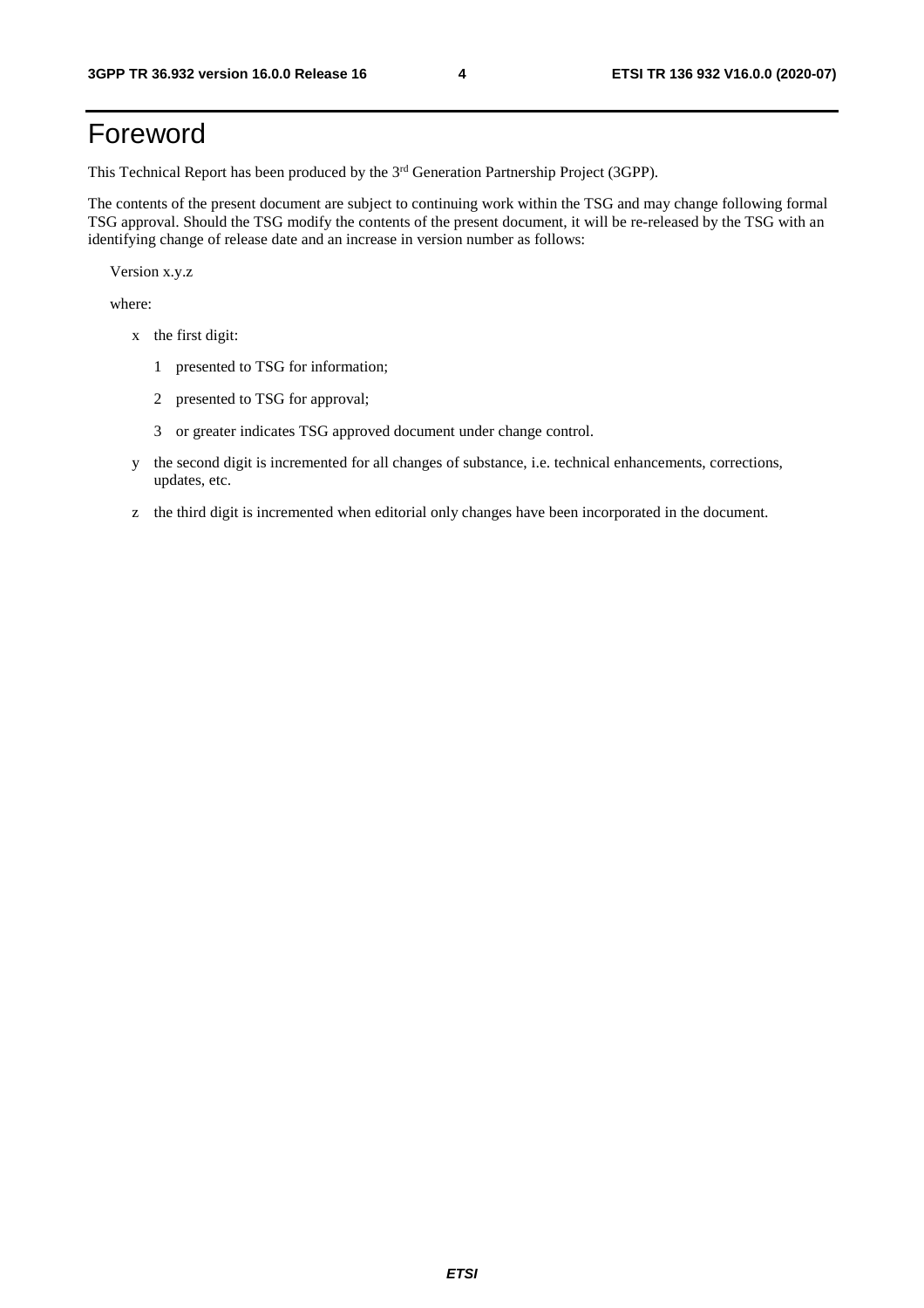### <span id="page-5-0"></span>1 Scope

The present document contains scenarios and requirements for the small cell enhancement for E-UTRA and E-UTRAN.

### 2 References

The following documents contain provisions which, through reference in this text, constitute provisions of the present document.

- References are either specific (identified by date of publication, edition number, version number, etc.) or non-specific.
- For a specific reference, subsequent revisions do not apply.
- For a non-specific reference, the latest version applies. In the case of a reference to a 3GPP document (including a GSM document), a non-specific reference implicitly refers to the latest version of that document *in the same Release as the present document*.
- [1] 3GPP TR 21.905: "Vocabulary for 3GPP Specifications".
- [2] 3GPP TS 36.839: "Evolved Universal Terrestrial Radio Access (E-UTRA); Mobility enhancements in heterogeneous networks".
- [3] 3GPP TR 36.913: "Requirements for further advancements for Evolved Universal Terrestrial Radio Access (E-UTRA) (LTE-Advanced)".

### 3 Definitions, symbols and abbreviations

#### 3.1 Definitions

For the purposes of the present document, the terms and definitions given in TR 21.905 [1] and the following apply. A term defined in the present document takes precedence over the definition of the same term, if any, in TR 21.905 [1].

### 3.2 Symbols

For the purposes of the present document, the following symbols apply:

<symbol> <Explanation>

#### 3.3 Abbreviations

For the purposes of the present document, the abbreviations given in TR 21.905 [1] and the following apply. An abbreviation defined in the present document takes precedence over the definition of the same abbreviation, if any, in TR 21.905 [1].

| CDF:  | Cumulative Distribution Function |
|-------|----------------------------------|
| VoLTE | Voice over LTE                   |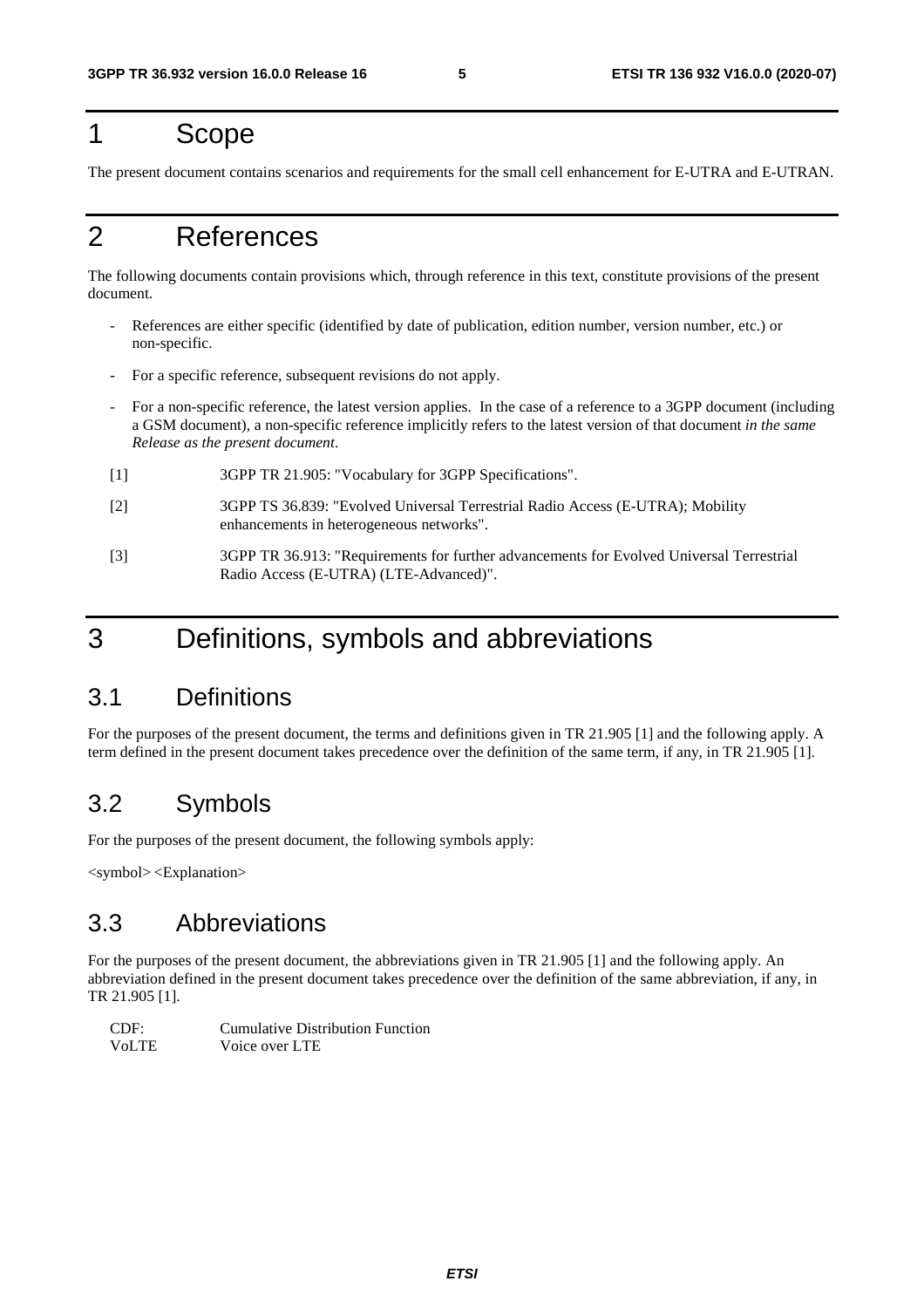## <span id="page-6-0"></span>4 Introduction

Small cells using low power nodes are considered promising to cope with mobile traffic explosion, especially for hotspot deployments in indoor and outdoor scenarios. A low-power node generally means a node whose Tx power is lower than macro node and BS classes, for example Pico and Femto eNB are both applicable. Small cell enhancements for E-UTRA and E-UTRAN will focus on additional functionalities for enhanced performance in hotspot areas for indoor and outdoor using low power nodes.

This document captures the scenarios and requirements for small cell enhancements. 3GPP TR 36.913 [3] should be used as reference whenever applicable in order to avoid duplication of the requirements.

### 5 Objective

The objectives of this document are as follows:

- A) Define target scenarios for small cell enhancement considering:
	- Deployment scenarios of small cell nodes
	- Spectrum usage for small cell scenarios
	- Traffic characteristics in small cell scenarios
- B) Define requirements for small cell enhancement scenarios considering:
	- System, mobility and coverage performance
	- Core network related aspects
	- Cost and energy efficiency aspects
	- Security aspects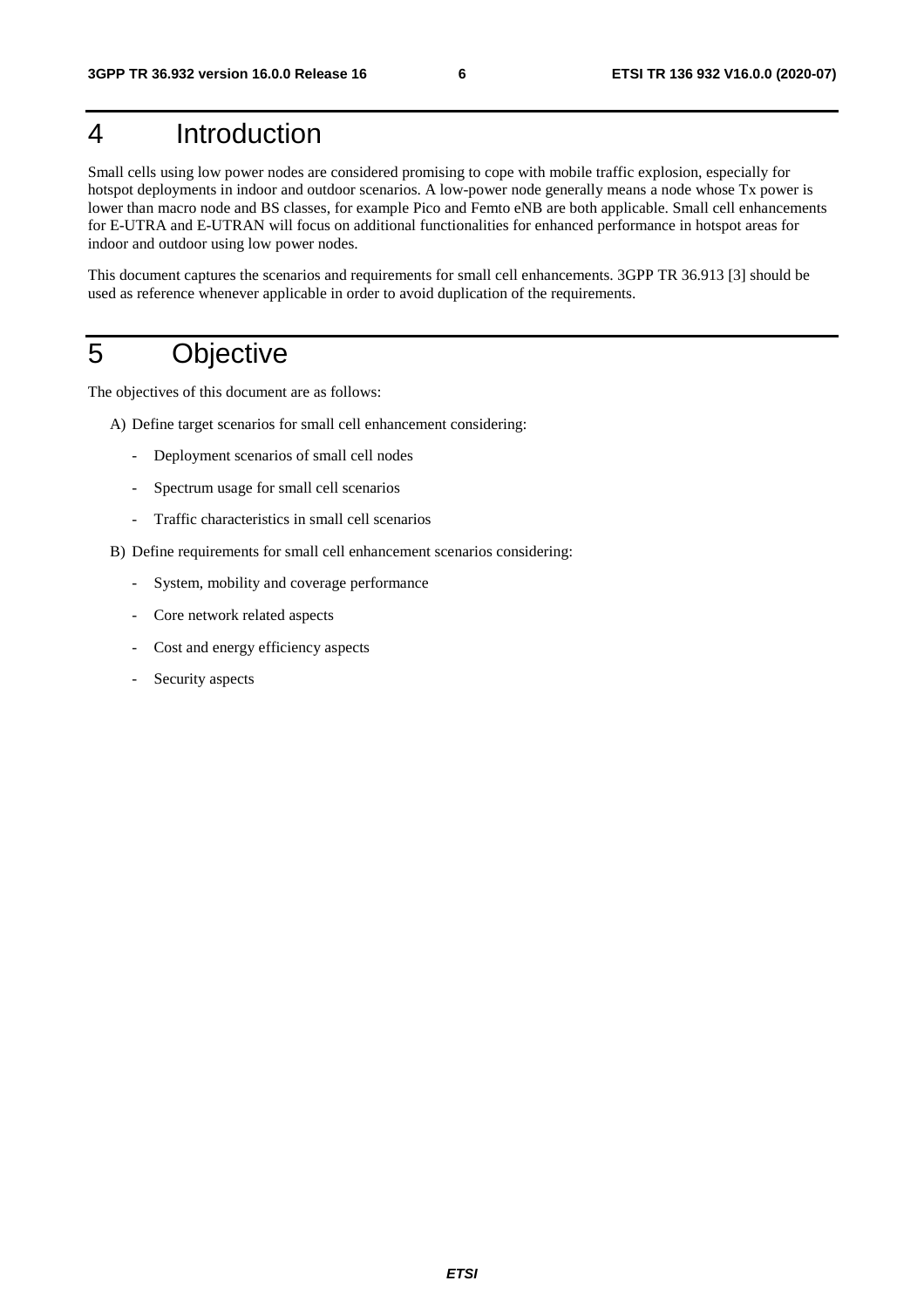### <span id="page-7-0"></span>6 Target scenarios

#### 6.1 Deployment

Small cell enhancement should target both with and without macro coverage, both outdoor and indoor small cell deployments and both ideal and non-ideal backhaul. Both sparse and dense small cell deployments should be considered. (See Fig. 6.1-1)



NOTE 1: F1 and F2 are the carrier frequency for macro layer and local-node layer, respectively

#### **Figure 6.1-1: Deployment scenarios of small cell with/without macro coverage**

#### 6.1.1 With and without macro coverage

As shown in Fig. 6.1-1, small cell enhancement should target the deployment scenario in which small cell nodes are deployed under the coverage of one or more than one overlaid E-UTRAN macro-cell layer(s) in order to boost the capacity of already deployed cellular network. Two scenarios can be considered:

- 1. Where the UE is in coverage of both the macro cell and the small cell simultaneously
- 2. Where the UE is not in coverage of both the macro cell and the small cell simultaneously

Figure 6.1-1 also shows the scenario where small cell nodes are not deployed under the coverage of one or more overlaid E-UTRAN macro-cell layer(s). This scenario is also the target of the small cell enhancement Study Item.

#### 6.1.2 Outdoor and indoor

Small cell enhancement should target both outdoor and indoor small cell deployments. The small cell nodes could be deployed indoors or outdoors, and in either case could provide service to indoor or outdoor UEs.

For indoor UE, only low UE speed  $(0 - 3 \text{ km/h})$  is targeted. For outdoor, not only low UE speed, but also medium UE speed (up to 30km/h and potentially higher speeds) is targeted.

Both throughput and mobility/connectivity shall be used as performance metric for both low and medium mobility. Cell edge performance (e.g. 5%-tile CDF point for user throughput) and power efficiency (of both network and UE) are also used as metrics for further study.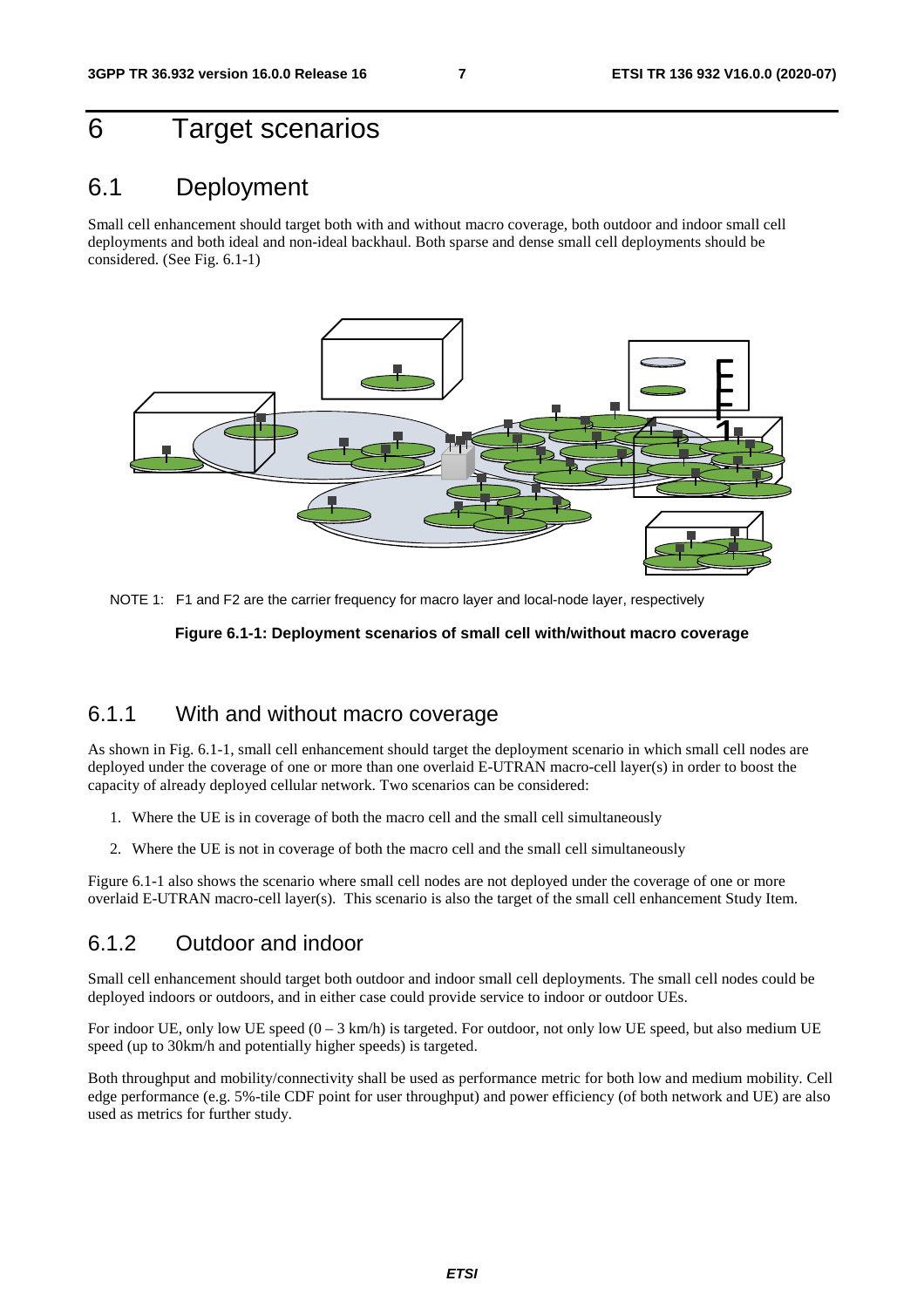#### <span id="page-8-0"></span>6.1.3 Ideal and non-ideal backhaul

Both ideal backhaul (i.e., very high throughput and very low latency backhaul such as dedicated point-to-point connection using optical fiber) and non-ideal backhaul (i.e., typical backhaul widely used in the market such as xDSL, microwave, and other backhauls like relaying) should be studied. The performance-cost trade-off should be taken into account.

A categorization of non-ideal backhaul based on operator inputs is listed in Table 6.1-1:

| <b>Backhaul Technology</b> | Latency (One way) | <b>Throughput</b>         | Priority (1 is the highest) |
|----------------------------|-------------------|---------------------------|-----------------------------|
| Fiber Access 1             | $10-30ms$         | 10M-10Gbps                |                             |
| Fiber Access 2             | $5-10ms$          | 100-1000Mbps              |                             |
| Fiber Access 3             | $2-5ms$           | 50M-10Gbps                |                             |
| <b>DSL Access</b>          | $15-60ms$         | 10-100 Mbps               |                             |
| Cable                      | 25-35ms           | 10-100 Mbps               |                             |
| Wireless Backhaul          | $5-35ms$          | 10Mbps - 100Mbps typical, |                             |
|                            |                   | maybe up to Gbps range    |                             |

A categorization of ideal backhaul based on operator inputs is listed in Table 6.1-2:

#### **Table 6.1-2: Categorization of ideal backhaul**

| <b>Backhaul Technology</b> | Latency (One way)          | Throughput   | Priority (1 is the highest) |
|----------------------------|----------------------------|--------------|-----------------------------|
| Fiber Access 4 (NOTE 1)    | less than $2.5$ us (NOTE2) | Up to 10Gbps |                             |

NOTE 1: This can be applied between the eNB and the remote radio head.

NOTE 2: propagation delay in the fiber/cable is not included.

For interfaces between macro and small cell, as well as between small cells, the studies should first identify which kind of information is needed or beneficial to be exchanged between nodes in order to get the desired improvements before the actual type of interface is determined. And if direct interface should be assumed between macro and small cell, as well as between small cell and small cell, X2 interface can be used as a starting point.

#### 6.1.4 Sparse and dense

Small cell enhancement should consider sparse and dense small cell deployments. In some scenarios (e.g., hotspot indoor/outdoor places, etc.), single or a few small cell node(s) are sparsely deployed, e.g. to cover the hotspot(s). Meanwhile, in some scenarios (e.g., dense urban, large shopping mall, etc.), a lot of small cell nodes are densely deployed to support huge traffic over a relatively wide area covered by the small cell nodes. The coverage of the small cell layer is generally discontinuous between different hotspot areas. Each hotspot area can be covered by a group of small cells, i.e. a small cell cluster.

Furthermore, smooth future extension/scalability (e.g.: from sparse to dense, from small-area dense to large-area dense, or from normal-dense to super-dense) should be considered. For mobility/ connectivity performance, both sparse and dense deployments should be considered with equal priority.

#### 6.1.5 Synchronization

Both synchronized and un-synchronized scenarios should be considered between small cells as well as between small cells and macro cell(s). For specific operations e.g. interference coordination, carrier aggregation and inter-eNB COMP, small cell enhancement can benefit from synchronized deployments with respect to small cell search/measurements and interference/resource management. Therefore time synchronized deployments of small cell clusters are prioritized in the study and new means to achieve such synchronization shall be considered.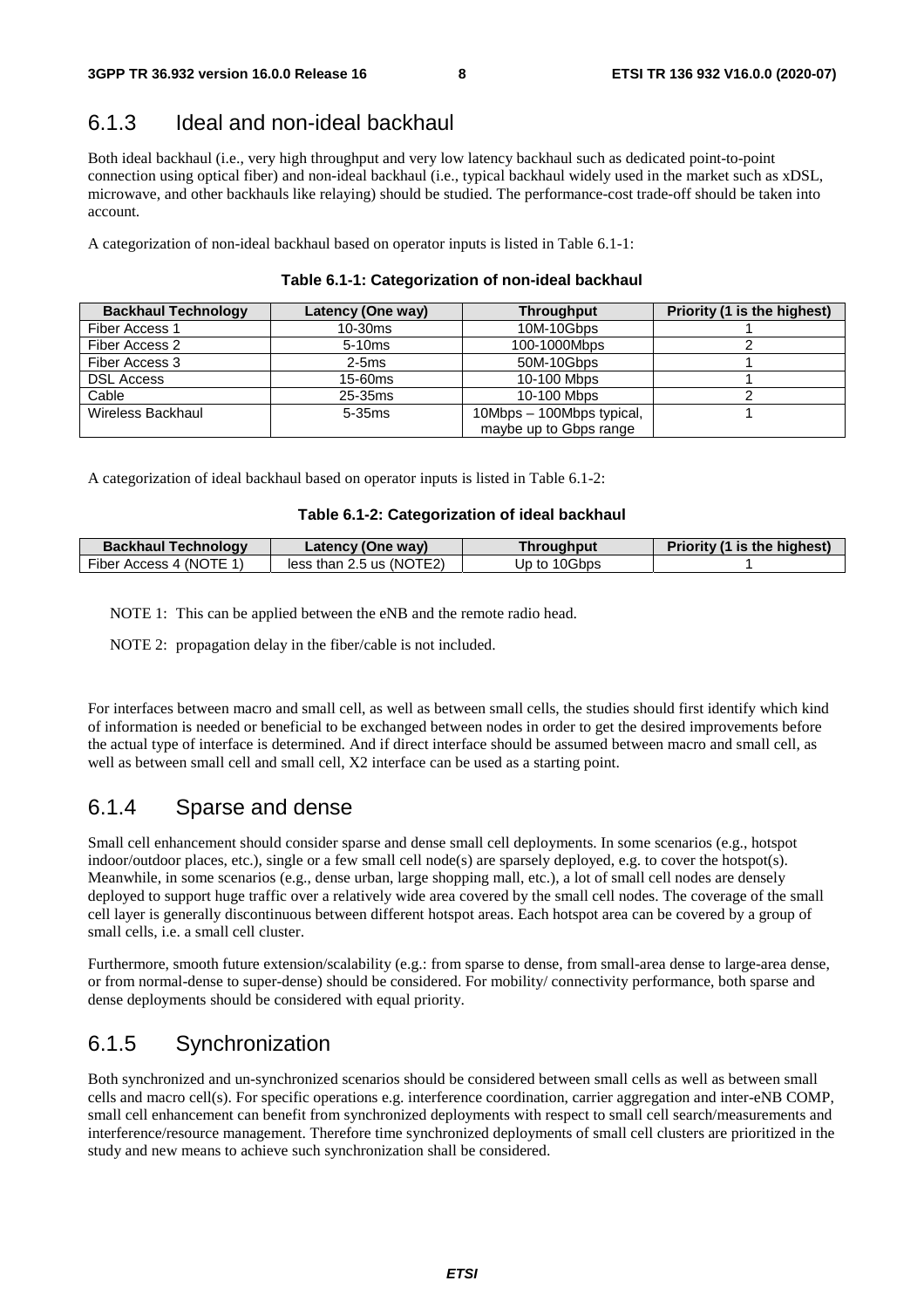### <span id="page-9-0"></span>6.2 Spectrum

Small cell enhancement should address the deployment scenario in which different frequency bands are separately assigned to macro layer and small cell layer, respectively, where F1 and F2 in Fig. 6.1-1 correspond to different carriers in different frequency bands.

Small cell enhancement should be applicable to all existing and as well as future cellular bands, with special focus on higher frequency bands, e.g., the 3.5 GHz band, to enjoy the more available spectrum and wider bandwidth.

Small cell enhancement should also take into account the possibility for frequency bands that, at least locally, are only used for small cell deployments.

Co-channel deployment scenarios between macro layer and small cell layer should be considered as well. The duplication of activities with existing and coming 3GPP Study Items / Work Items should be avoided.

Some example spectrum configurations are:

- 1. Carrier aggregation on the macro layer with bands X and Y, and only band X on the small cell layer 2. Small cells supporting carrier aggregation bands that are co-channel with the macro layer
- 3. Small cells supporting carrier aggregation bands that are not co-channel with the macro layer

One potential co-channel deployment scenario is dense outdoor co-channel small cells deployment, considering low mobility UEs and non ideal backhaul. All small cells are under the Macro coverage.

Small cell enhancement should be supported irrespective of duplex schemes (FDD/TDD) for the frequency bands for macro layer and small cell layer. Air interface and solutions for small cell enhancement should be band-independent, and aggregated bandwidth per small cell should be no more than 100 MHz, at least for 3GPP Release 12.

### 6.3 Traffic

In a small cell deployment, it is likely that the traffic is fluctuating greatly since the number of users per small cell node is typically not so large due to small coverage.

In a small cell deployment, it is likely that the user distribution is very fluctuating between the small cell nodes. It is also expected that the traffic could be highly asymmetrical, either downlink or uplink centric.

Both uniform and non-uniform traffic load distribution in time-domain and spatial-domain should be considered. Nonfull buffer and full buffer traffic are both included, and non-full buffer traffic is prioritized to verify the practical cases. More detailed evaluation methodologies should be studied at 3GPP Working Group level in subsequent physical layer and high layers Study Items of small cell enhancement.

CSG/hybrid is an independent topic which can be treated in other WI/SI. Solutions agnostic to CSG/hybrid or open access can be also applied to CSG/hybrid.

### 6.4 Backward compatibility

Backward compatibility, i.e. the possibility for legacy (pre-Release 12) UEs to access a small-cell node/carrier, is desirable for small cell deployments.

The introduction of non-backwards compatible features should be justified by sufficient gains.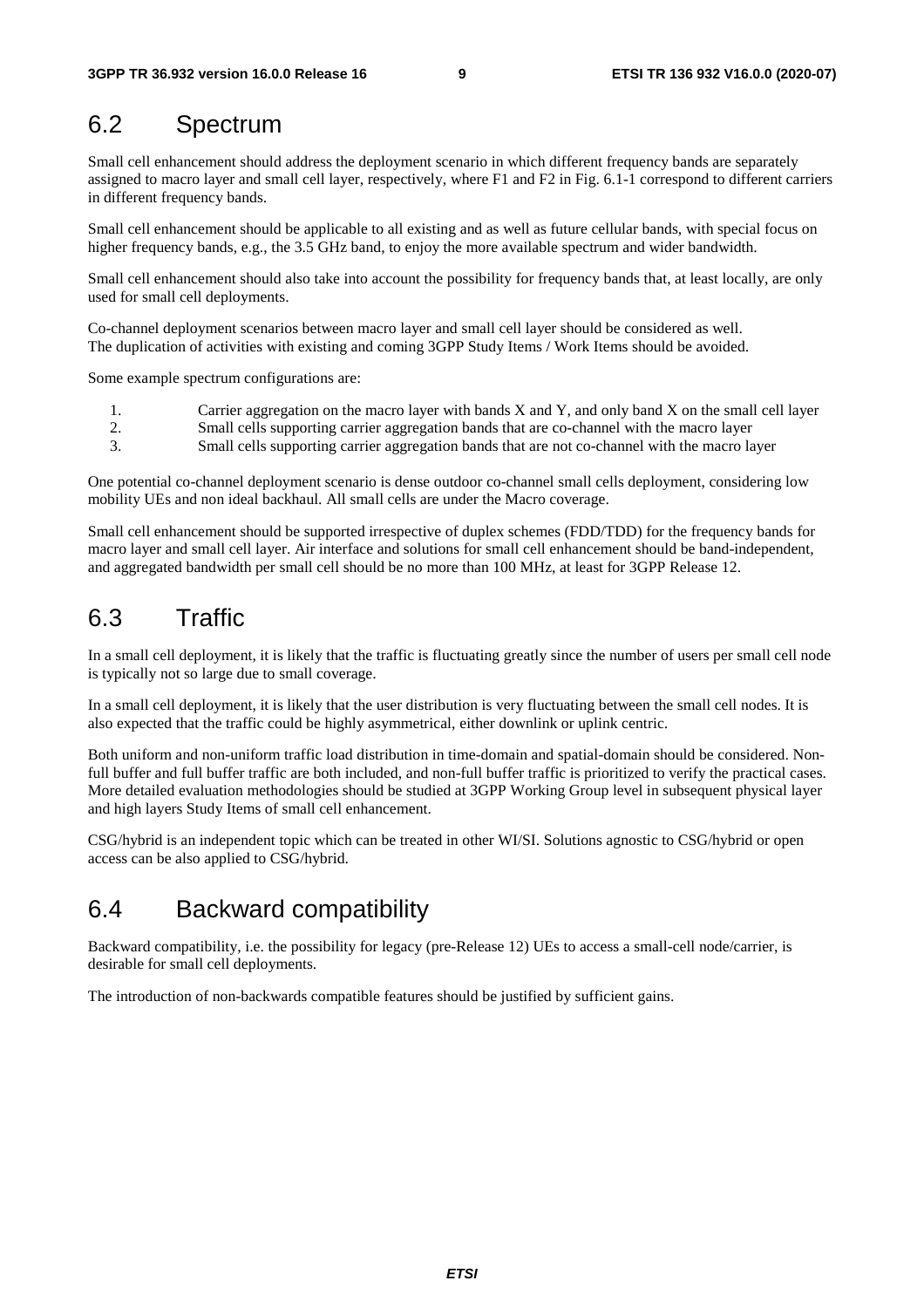## <span id="page-10-0"></span>7 Deployment-related requirements

### 7.1 Deployment use cases

Operator deployed scenario (i.e. the operator performs cell planning and installs/maintains small cell nodes) should be supported for small cell enhancement.

User deployed scenarios, for example small cell nodes deployed in office buildings by organizational users, could be supported for small cell enhancement with a lower priority.

Automatic mechanisms such as plug-and-play provisioning to support flexible configuration and lower cost for operation and maintenance could be considered for both operator- and user-deployed scenarios, taking into account the possible absence of radio planning on these deployments.

Even in operator deployed scenario, the reduction in cell planning efforts compared to Releases 10/11 should be considered.

### 7.2 Co-existence and interworking

For small cell enhancement, the same inter-RAT interworking capabilities with at least the same performance as in 3GPP Release 10/11 E-UTRAN shall be supported assuming the small cells support the 3GPP Releases 10/11 mechanisms.

### 7.3 Core network aspects

Small cell enhancement should minimize signalling load (e.g., caused by mobility) to the core network as well as increase of backhaul traffic due to increasing number of small cell nodes.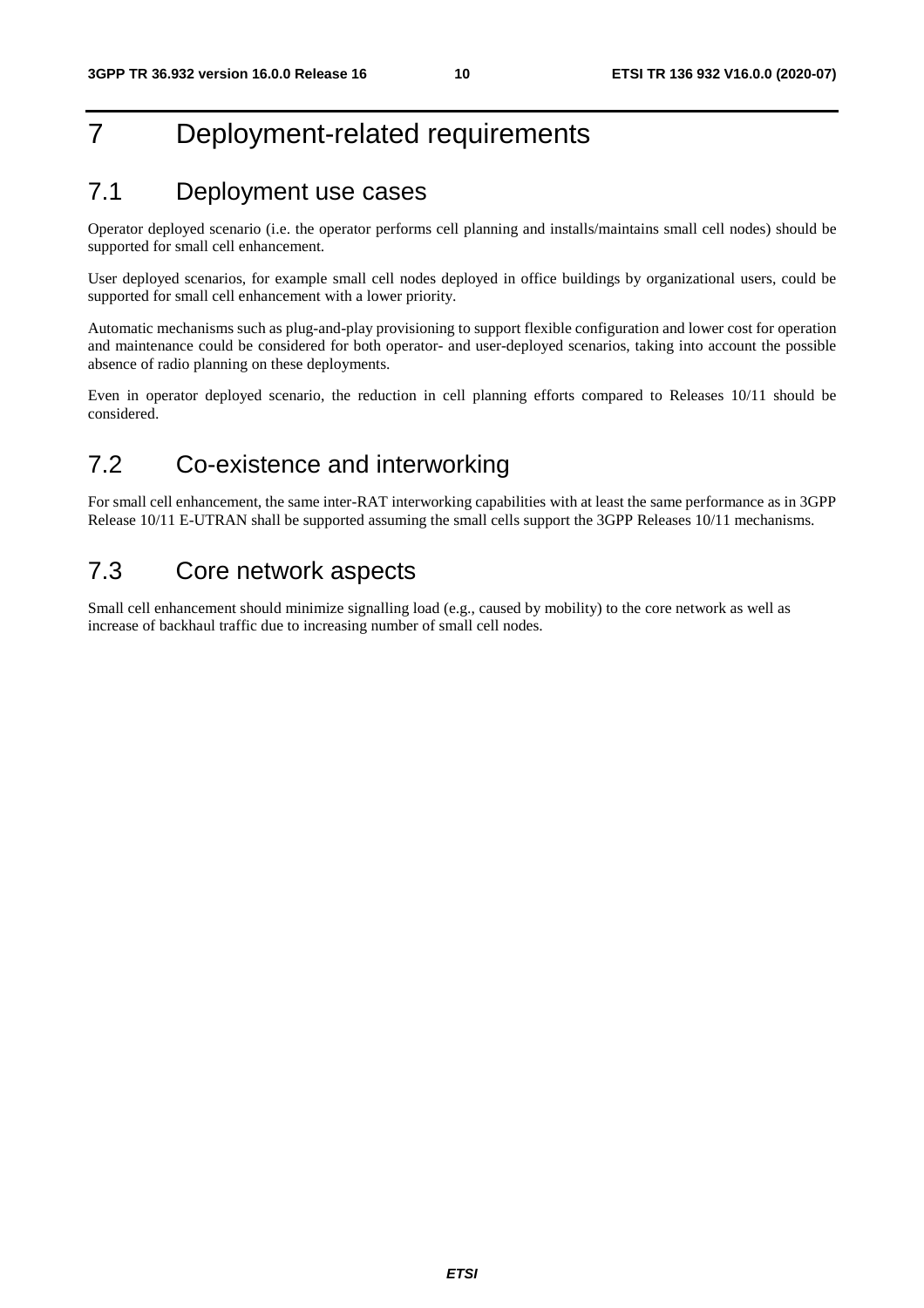## <span id="page-11-0"></span>8 Capability and performance requirements

The enhancements shall focus on cell capacity i.e. achievable user throughput and system throughput in typical coverage situations and with typical terminal configurations, including terminals with 2 RX antennas and supporting a single component carrier.

### 8.1 System performance

Small cell enhancement should support significantly increased user throughput for both downlink and uplink with main focus on typical user throughput (e.g. 50% and, for coverage limited scenarios, 5% point of CDF of the user throughput), given a reasonable system complexity. Actual quantitative requirements can be determined in succeeding study items on physical and higher layer enhancements.

Consistent user experience over the coverage area is highly desirable. Small cell enhancement should keep the fairness of the user throughput for both downlink and uplink in a scenario, where user distribution is dynamically changing.

Small cell enhancement should target the capacity per unit area (e.g. bps/ $km<sup>2</sup>$ ) to be as high as possible, for a given user and small cell distribution, typical traffic types and considering a reasonable system complexity.

The small cell enhancements should evaluate the impact of the actual backhaul delays and provide solutions with the aim of improved system performance. Other aspects, for example service quality of VoLTE (e.g. MOS score) and delay/jitter impacts on services (video streaming, video calls, .etc.), could also be addressed in follow-on studies.

### 8.2 Mobility performance

Small cell enhancement should support mobility which is required for the deployment scenarios described in clause 6.1.

Small cell enhancement should support mobility which is required for the future spectrum use in higher frequency bands (e.g. more available spectrum and wider bandwidth).

Small cell enhancement should support mobility for flexible coverage conditions described in clause 8.3.

For UEs being served on a macro layer and for the targeted mobile speeds up to 30 km/h, small cell nodes need to be discovered, and potential mobility to small cell node performed, in a timely manner and with low UE power consumption in a situation when the UE moves into the coverage area of the small cell layer.

Mobility across densely deployed small cell nodes, and between macro and small cell on the same frequency layer, should be targeted with good performance for mobile speeds up to 30 km/h.

Mobility enhancements for higher speeds (e.g. 50-80 km/h) in small cell enhancements, e.g. for offload from vehicular UEs in outdoor small cells, can be studied in succeeding study items. Solutions for excluding very high mobility users should be considered.

The benefits of allowing high speed UE in small cells should be evaluated e.g. UE throughput gain, improved robustness of mobility, improved UE power efficiency, and up to which speed offloading is beneficial. Other topics e.g. how UE speed can be estimated in small cells can also be treated in succeeding study items of small cell enhancements.

Real-time services should be supported in small cell enhancement. The impact of mobility between small cell nodes and between small cell and overlaid macro nodes on quality (e.g. interruption time, packet loss) should be less than or equal to that provided by 3GPP Release 10/11 E-UTRA/E-UTRAN.

Small cell enhancement should consider techniques and mechanisms to reduce C-plane/U-plane latency and packet loss during mobility between macro cell nodes and small cell nodes, as well as between small cell nodes compared to 3GPP Release 10/11 E-UTRA/E-UTRAN.

Mobility enhancements considered under the future technical Study Item should be relevant to the deployment scenarios described in clause 6.1. Further enhancements which are not covered by other Study Items / Work Items (e.g. HetNet Mobility) should be considered, and duplicated work should be avoided.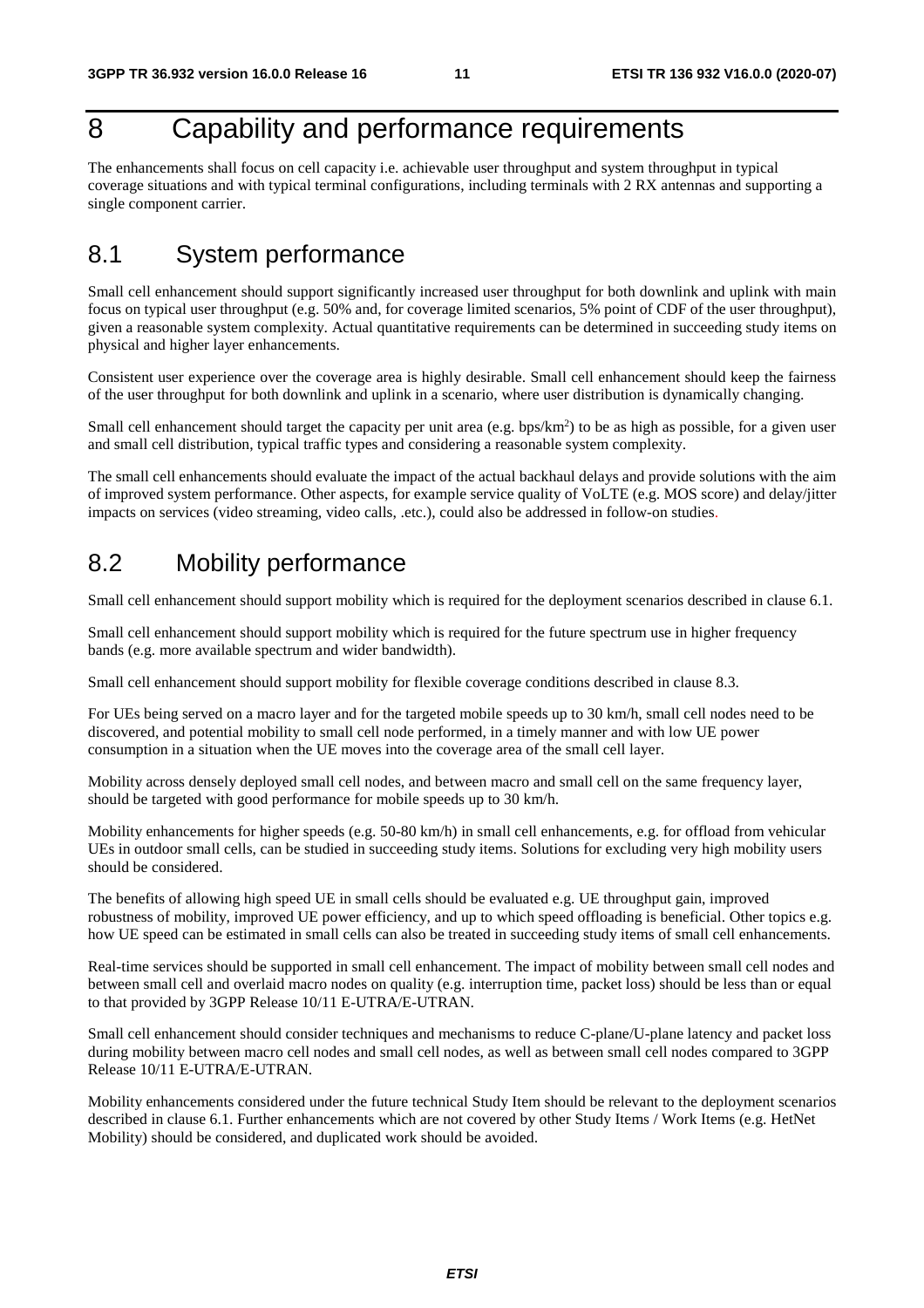## <span id="page-12-0"></span>8.3 Coverage performance

Small cell enhancement coverage should be sufficiently flexible for both uplink and downlink to support a variety of deployment scenarios described in clause 6.1.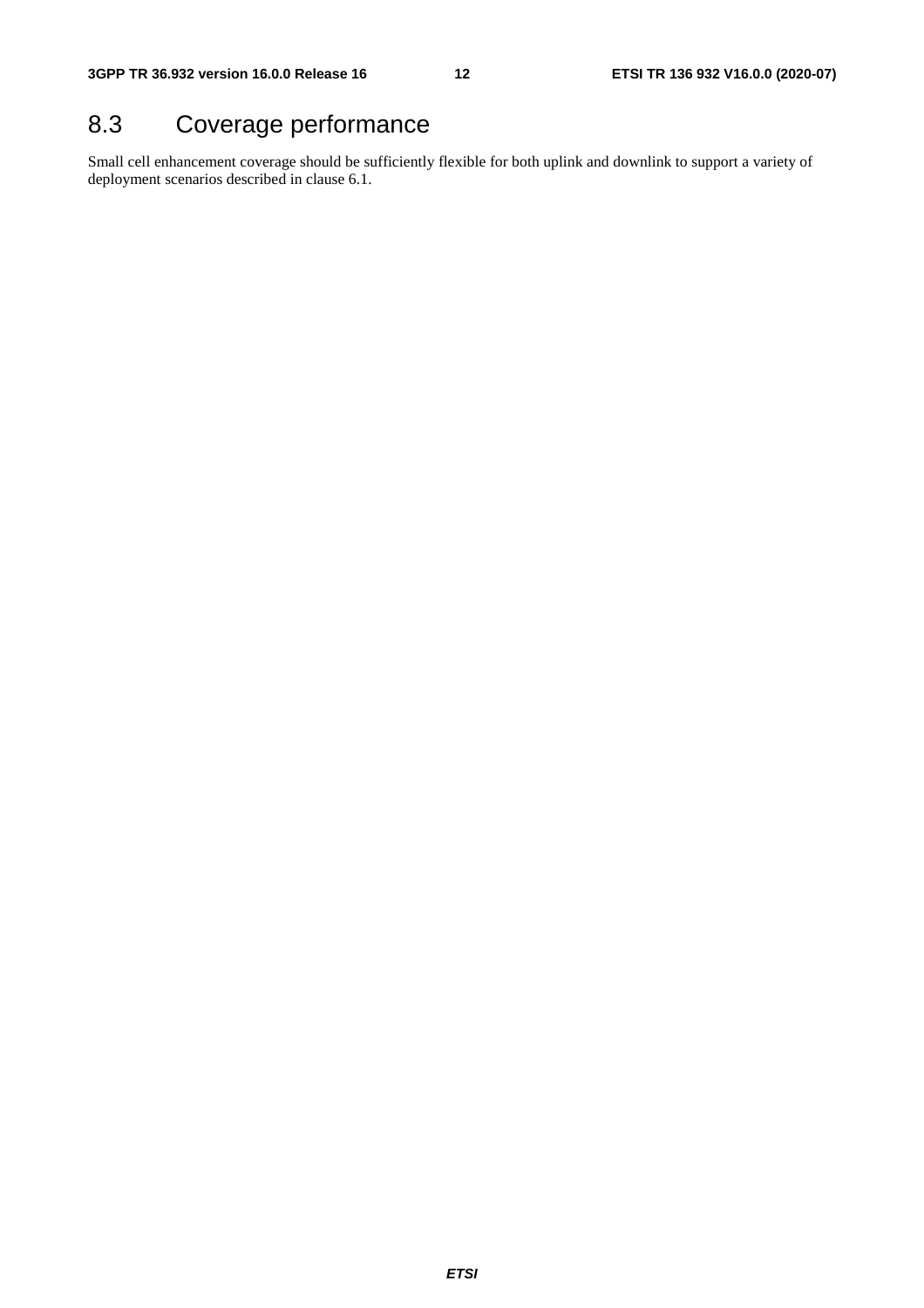### <span id="page-13-0"></span>9 Operational Requirements

#### 9.1 Architecture

The E-UTRAN architecture should be able to achieve the system and mobility performance targeted for small cell enhancement described in clause 8.1. The studies for architecture should first identify which kind of information is needed or beneficial to be exchanged between nodes in order to get the desired improvements before the actual type of interface is determined.

#### 9.2 Cost and complexity

Small cell enhancement shall satisfy the required performance. Additionally, cost and complexity shall be minimized in order to support small cell enhancement deployments described in clause 6.1.

Small cell enhancement should allow for low network cost by:

- allowing for solutions aiming at different backhauls as listed in clause 6.1.3,
- allowing for low-cost deployment, low operation and maintenance tasks, e.g. by means of SON functionality, minimization of drive tests, etc.,
- allowing for reduced base station implementation cost, considering e.g. relaxation of RF requirements in small cell scenarios
	- NOTE: All the interfaces specified shall be open for multi-vendor equipment interoperability.

Small cell enhancement should be possible to implement with low incremental complexity of UE and allow for long UE battery life (standby and active).

Different UE capabilities should be considered for small-cell enhancements, especially with respect to features related to UE RF complexity such as the possibility for simultaneous transmission to and reception from the macro and small cell layers.

System complexity shall be minimized in order to stabilize the system  $\&$  inter-operability in earlier stage and decrease the cost of terminal & network. For these requirements, the following shall be taken into account:

- a) Minimize the number of options
- b) No redundant mandatory features
- c) Limit the number of necessary test cases, e.g. by limiting the number of states of protocols and the number of procedures, with appropriate parameter range and granularity

### 9.3 Energy efficiency

Small cell enhancement should target the network energy efficiency to be as high as possible, given a reasonable system complexity with considering the traffic characteristics of small cell enhancement described in clause 6.3. Furthermore, placing small cells in a dormant mode could be supported considering the increased likelihood of small cells not serving any active users. The trade-off between user throughput/capacity per unit area and network energy efficiency should be considered.

High UE energy efficiency should be targeted taking into account the small cell's short range transmission path. This means balancing effort in terms of UE energy efficiency, e.g., reducing required energy/bit for the UL, UE mobility measurements, cell identification and small cell discovery, end-user experience and system performance.

#### 9.4 Security

The small cell enhancement area architecture should have a comparable level of security as Release 10/11 E-UTRA and E-UTRAN for the deployment scenarios of small cell enhancement described in clause 6.1.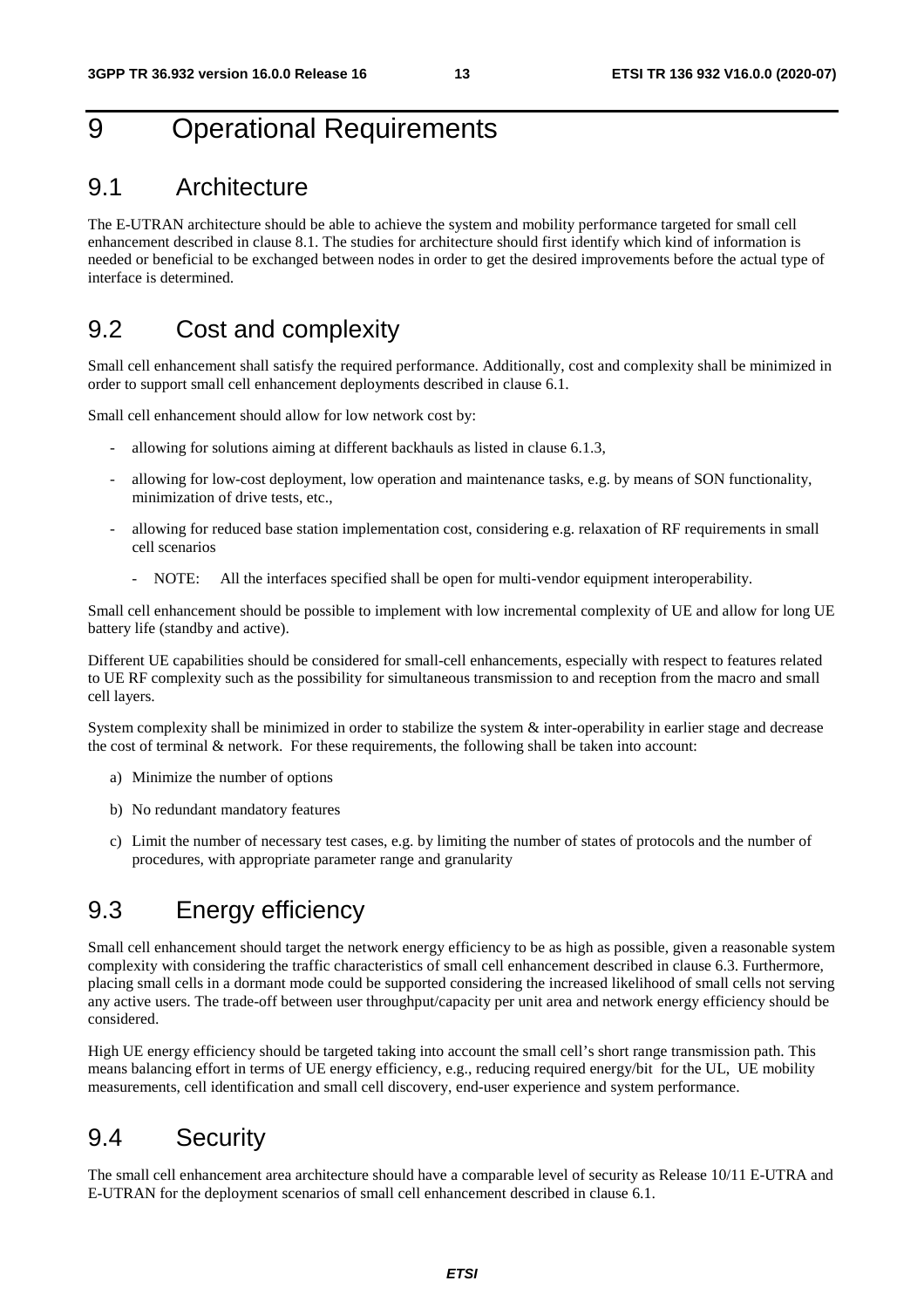## <span id="page-14-0"></span>Annex A: Change history

| <b>Change history</b> |               |                 |           |            |                                                                                                                             |        |                 |
|-----------------------|---------------|-----------------|-----------|------------|-----------------------------------------------------------------------------------------------------------------------------|--------|-----------------|
| <b>Date</b>           | TSG#          | <b>TSG Doc.</b> | <b>CR</b> | <b>Rev</b> | Subject/Comment                                                                                                             | Old    | <b>New</b>      |
| 2012-10               | <b>RP-58</b>  | RP-121463       |           |            | TR 36.932 v0.1.0 agreed by the first round of email discussions<br>between RAN #57 and RAN #58 focussing on clauses 1 to 6  |        | 0.1.0           |
| 2012-11               | <b>RP-58</b>  | RP-121465       |           |            | TR 36.932 v0.1.1 agreed by the second round of email discussions<br>between RAN #57 and RAN #58 focussing on clauses 7 to 9 | 0.1.0  | 0.1.1           |
| 2012-11               | <b>RP-58</b>  | RP-121466       |           |            | TR 36.932 v0.1.2 agreed by the second round of email discussions<br>between RAN #57 and RAN #58, with revision marks        | 0.1.1  | 0.1.2           |
| 2012-11               | <b>RP-58</b>  | RP-121467       |           |            | TR 36.932 v0.2.0 agreed by the second round of email discussions<br>between RAN #57 and RAN #58, clean version              | 0.1.2  | 0.2.0           |
| 2012-12               | <b>RP-58</b>  | RP-121468       |           |            | TR 36.932 v1.0.0 MCC clean-up submitted to RAN#58 for Information<br>and Approval                                           | 0.2.0  | 1.0.0           |
| 2012-12               |               |                 |           |            | TR 36.932 v12.0.0 RAN#58 approved                                                                                           | 1.0.0  | 12.0.0          |
| 2013-03               | RP-59         | RP-130419       | 0001      | 3          | Correction on Ideal backhaul latency                                                                                        |        | $12.0.0$ 12.1.0 |
| 2015-12               | <b>RP-70</b>  |                 |           |            | Upgrade to the Release 13 - no technical change                                                                             | 12.1.0 | 13.0.0          |
| 2017-03               | <b>RP-75</b>  |                 |           |            | Upgrade to the Release 14 - no technical change                                                                             |        | 13.0.0 14.0.0   |
| 2018-06               | <b>RP-80</b>  |                 |           |            | Upgrade to the Release 15 - no technical change                                                                             |        | 14.0.0 15.0.0   |
| 2020-07               | <b>RP-88e</b> |                 |           |            | Upgrade to the Release 16 - no technical change                                                                             |        | 15.0.0 16.0.0   |